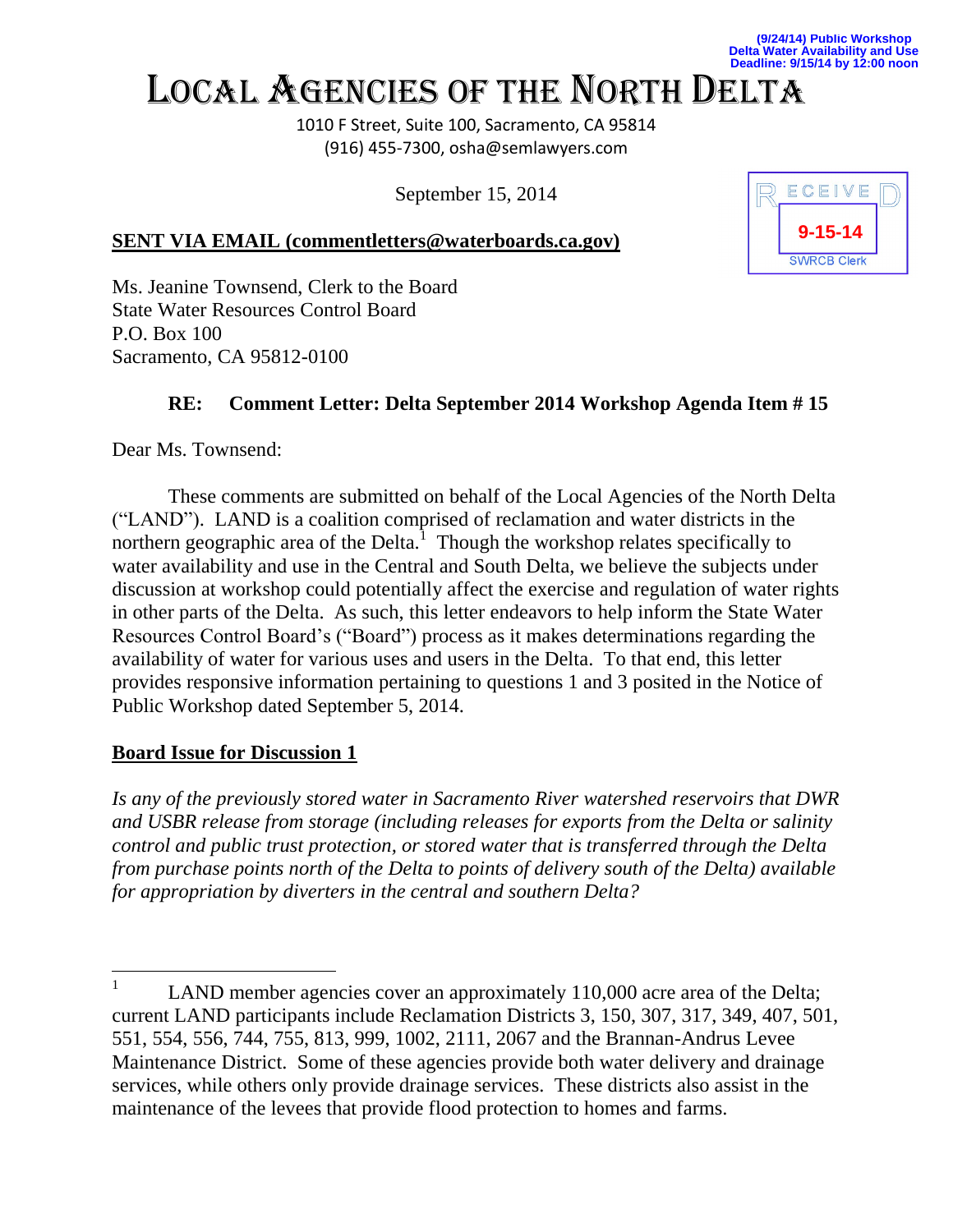Ms. Jeanine Townsend September 15, 2014 Page 2 of 5

LAND believes that some portion of previously stored water released from storage by the Department of Water Resources ("DWR") and the Bureau of Reclamation ("Reclamation") is available for diversion by senior and riparian water rights holders in the Delta. As discussed below, it is not reasonable to assume that previously stored water is making up all of the flow in the Sacramento River at this time.<sup>2</sup> A better understanding of the water conditions, however, would be necessary before any senior or riparian water users in the Delta could properly be curtailed from exercising their rights.

Existing technical tools (and their maintenance), make it difficult to identify the actual hydrologic and hydrogeologic conditions and water availability associated with tributary inflows into the reservoir system, and tributary and groundwater inflows downstream of the reservoirs. The extent of, and accuracy of, flow gauges on the tributaries limits a complete analysis of what water is naturally flowing into the system at any given time, particularly in drought years. $3$  For instance, several named tributaries to the Sacramento River are ungauged, and gauges may not be maintained and/or data are not reported.

The calibration and relative accuracy (rating shift) of the limited number of existing gauges is also often poorly described, and the system is entirely incapable of identifying hyporheic inflows. These hyporheic inflows can dominate when drought conditions  $exist<sup>4</sup>$  and is not measured by conventional stream gauges. It appears that natural inflows, despite the dry conditions, are still occurring above and below the reservoirs. There is capture of this water into the reservoirs that is being credited to "stored" water even as flows of the Sacramento River are reversed, impairing beneficial uses and reduces water quality and quantity to upstream users. This water is then recaptured at Harvey O. Banks Pumping Plant and C.W. Bill Jones Pumping Plant.<sup>5</sup>

The Board has completed its own technical assessment and determined that to maintain trust resources largely associated with fisheries, Delta flow criteria largely

 $\overline{2}$ Moreover, though not addressed in this letter, portions of stored water may also be subject to diversion by certain water user water users in the Delta under measures to protect areas in which water serving other parts of the states originates. (See, e.g., Wat. Code, §§ 1215.5, 1216, 85031, subd. (a), 11460, 12200 et. seq.)

<sup>3</sup> See<http://water.weather.gov/ahps/region.php?wrr=18> and [http://waterdata.usgs.gov/ca/nwis/current/?type=flow.](http://waterdata.usgs.gov/ca/nwis/current/?type=flow)

<sup>4</sup> Wood et al. 2010. Fundamental and Applied Limnology / Archiv für Hydrobiologie, Volume 176, Number 4, April 2010, pp. 377-390(14).

<sup>5</sup> See [http://cdec.water.ca.gov/cgi-progs/iodir/wsi.](http://cdec.water.ca.gov/cgi-progs/iodir/wsi)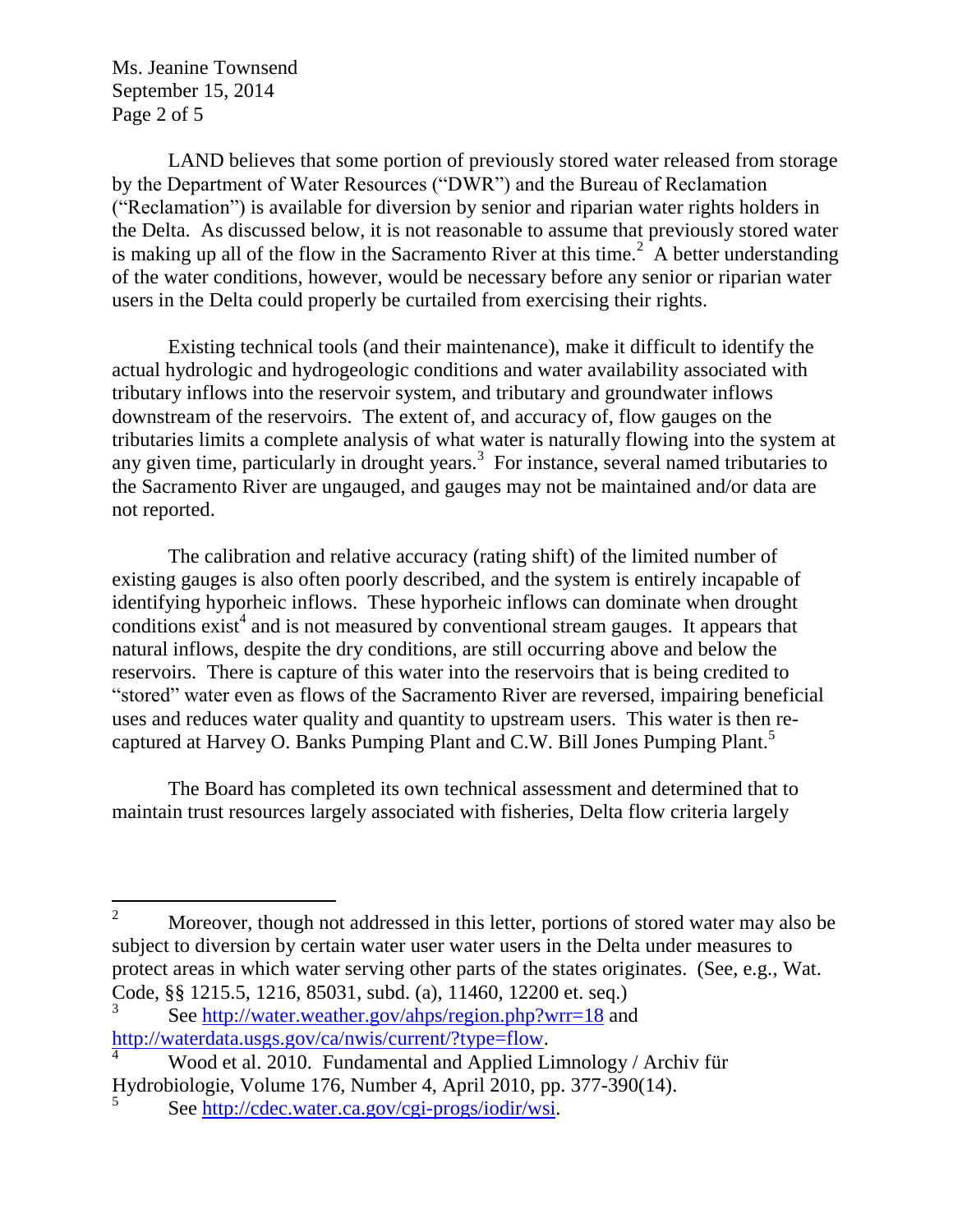Ms. Jeanine Townsend September 15, 2014 Page 3 of 5

reflective of a percentage of unimpaired flow is necessary.<sup>6</sup> Yet, actions by the Board to protect senior water rights holders and meet Delta flow criteria have been deferred. It is clear that in order to meet any Delta flow criteria, and achieve balancing with existing water rights holders, the Board must act by carefully assessing what unimpaired flow exists and the degree of losses created by the unlawful storage of water that should be available for diversion by riparian and pre-1914 water rights holders.

Also important to any availability analysis is the fact that exports from the Delta are for junior contracted water users, primarily outside of the hydrologic basin. Thus, all water exported out of the basin is effectively lost for legal beneficial uses in the basin. This is in direct contrast to water used within the basin, which is available for other beneficial uses, including protection of the public trust, typically several times, with the only consumptive losses occurring due to crop uptake and evaporation.

Additionally, water provided by DWR and Reclamation for "salinity control" is necessary to comply with water quality standards, North Delta contractual obligations, and to meet export water quality requirements. Salinity control water managed by DWR and Reclamation is necessary to meet obligations that would not exist but for their prior capture of unimpaired flows in the reservoirs and direct hydraulic manipulation of Delta water flows.

For these and other reasons, it would not be reasonable to conclude that all water in the Sacramento River is water stored by DWR and Reclamation that therefore is not available to senior water rights holders in the Delta for diversion and beneficial use. It appears that undammed tributary and groundwater inflows are currently being added to the flows inappropriately credited to the stored water. The whole of the unimpaired flow of the tributary rivers to the Delta therefore must be made available to riparian and pre-1914 diverters in the Delta.

### **Board Issue for Discussion 3**

*Will the required diversion information proposed in the attached draft Order [for Additional Information], in conjunction with the information submitted pursuant to the Delta TUCP Order, be sufficient to inform a State Water Board determination on the availability of water for diverters in the central and southern Delta?*

<sup>6</sup> See

[http://www.waterboards.ca.gov/waterrights/water\\_issues/programs/bay\\_delta/deltaflow/d](http://www.waterboards.ca.gov/waterrights/water_issues/programs/bay_delta/deltaflow/docs/final_rpt080310.pdf) [ocs/final\\_rpt080310.pdf.](http://www.waterboards.ca.gov/waterrights/water_issues/programs/bay_delta/deltaflow/docs/final_rpt080310.pdf)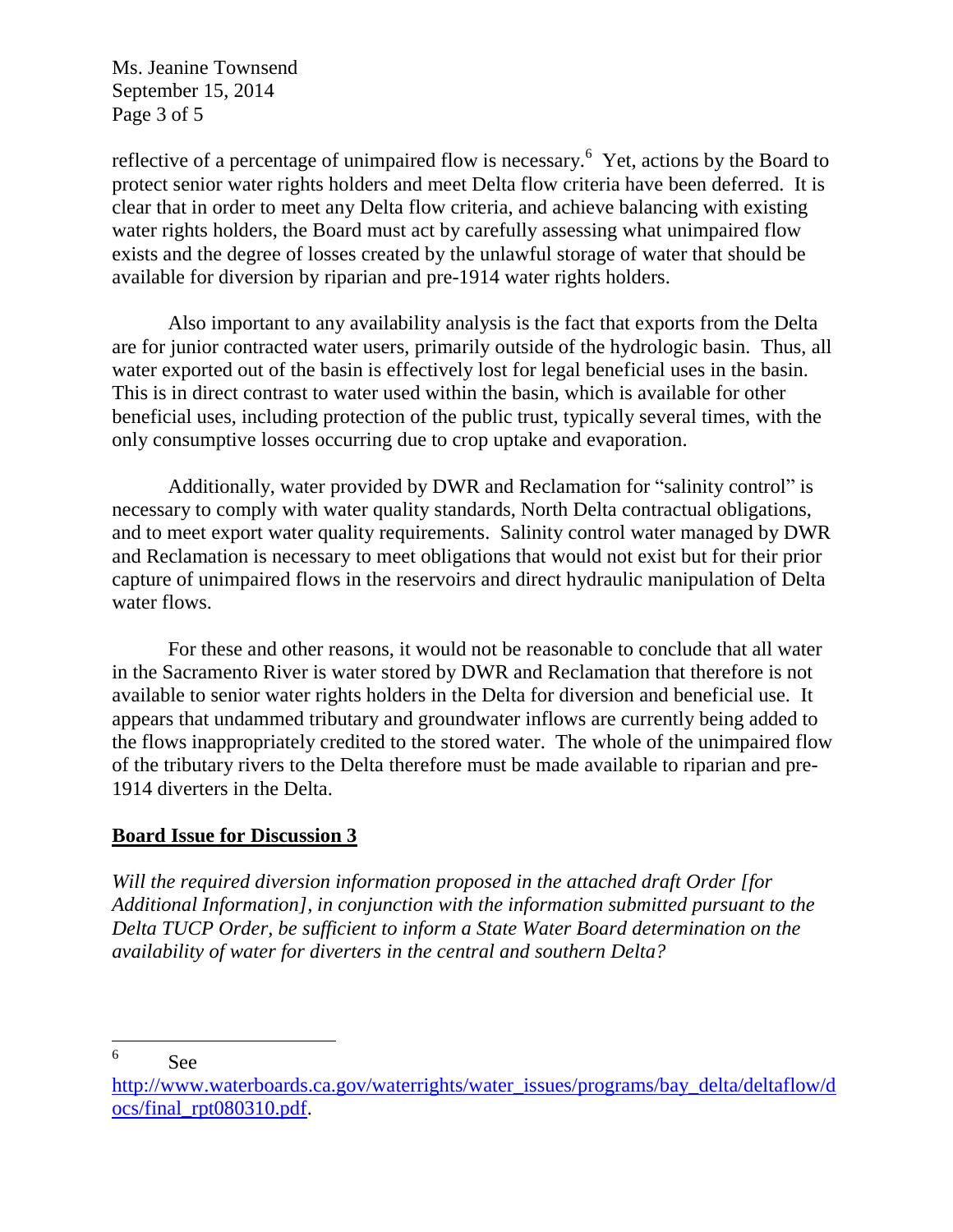Ms. Jeanine Townsend September 15, 2014 Page 4 of 5

According to the Draft Order, all pre-1914 and riparian water rights holders in the Delta must provide within five days of the order:

The *actual monthly amounts* of water diverted under each separate claim of right from October 1, 2013 to the date of this Order, and the anticipated monthly amount of water to be diverted under each separate claim of right from the date of this Order through December 31, 2014. The diversion information shall include the maximum rate of diversion for each month, and the method used to determine the amounts reported.<sup>7</sup>

The draft Order is inconsistent with the Board's prior guidance on water use reporting and does not provide water users with sufficient time to prepare these new, detailed reports. For statewide water use reporting requirements, the Board allows use of other approaches besides direct measurement, if such measurement is "not locally cost effective."<sup>8</sup> In many cases within the Delta, estimation based on crop usage, meteorology and other relevant factors *is best available technology* due to unique hydrogeological characteristics within the Delta (e.g., tides, seepage, interconnected channels, etc.). Thus, many water users in the Delta do not have water meters and cannot provide "actual" amounts of water diverted or the maximum rate of diversion. Consistent with the Board's water use reporting requirements, water users within the purview of the Draft Order should be permitted to rely on alternative approaches to water measurement.

In any case, more time than five days would be necessary to compile more than a year of water use data. If more than a year of information is needed by the Board, at least 45 days should be provided to water users, as it will take several days for the water user to even receive notice of the Board's requirement. If the Board would benefit from receiving a more focused water use report in a shorter time period, the temporal breadth of the request should be reduced.

7 See

 $\overline{a}$ 

[http://www.swrcb.ca.gov/waterrights/water\\_issues/programs/bay\\_delta/docs/wrkshp0924](http://www.swrcb.ca.gov/waterrights/water_issues/programs/bay_delta/docs/wrkshp092414/draft_order.pdf) [14/draft\\_order.pdf.](http://www.swrcb.ca.gov/waterrights/water_issues/programs/bay_delta/docs/wrkshp092414/draft_order.pdf)

8 See SWRCB Supplemental Statement of Water Diversion and Use Form, Item #5 (allowing use of other means of measurement than water meters to determine water use) and Item #3 (stating maximum rates of diversion is optional "if available"), at: [http://www.waterboards.ca.gov/water\\_issues/programs/delta\\_watermaster/docs/draftsupp](http://www.waterboards.ca.gov/water_issues/programs/delta_watermaster/docs/draftsupplementalform.pdf) [lementalform.pdf;](http://www.waterboards.ca.gov/water_issues/programs/delta_watermaster/docs/draftsupplementalform.pdf) see also SWRCB Examples of Alternative Measurement Technologies at:

[http://www.waterboards.ca.gov/waterrights/water\\_issues/programs/diversion\\_use/wm\\_alt](http://www.waterboards.ca.gov/waterrights/water_issues/programs/diversion_use/wm_alt_mthds.shtml) [\\_mthds.shtml.](http://www.waterboards.ca.gov/waterrights/water_issues/programs/diversion_use/wm_alt_mthds.shtml)